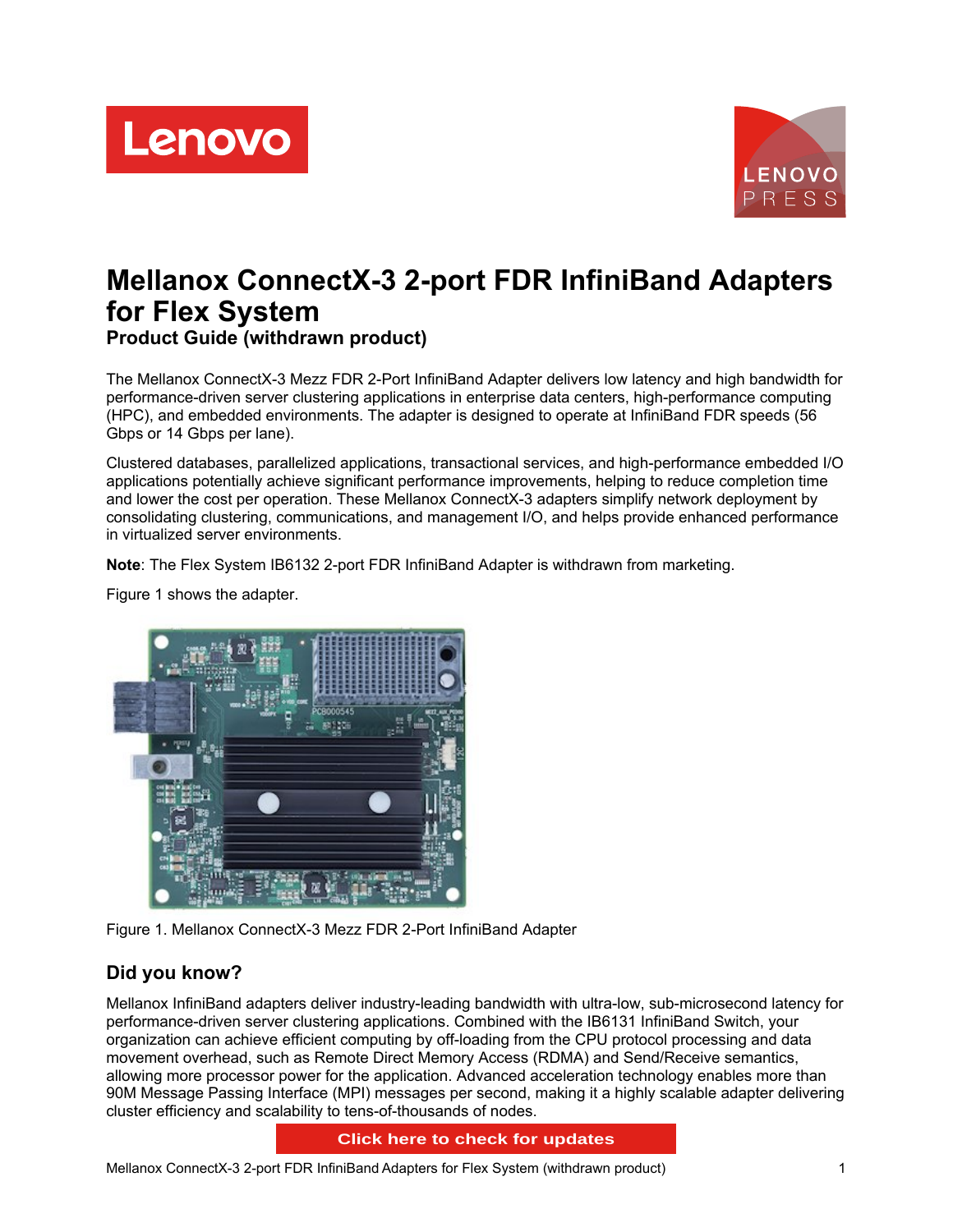# **Part number information**

The following tables shows the part numbers to order the adapters.

**Withdrawn**: The adapters described in this product guide are now withdrawn from marketing.

|            | Part number   Feature code   Description |                                                                    |
|------------|------------------------------------------|--------------------------------------------------------------------|
| 90Y3454    | . A1QZ                                   | Flex System IB6132 2-port FDR InfiniBand Adapter                   |
| 7ZT7A00508 | I AUKV                                   | ThinkSystem Mellanox ConnectX-3 Mezz FDR 2-Port InfiniBand Adapter |

Table 1. Part number and feature code for ordering

The part numbers includes the following items:

- One adapter for use in ThinkSystem and Flex System compute nodes
- Documentation

#### **Features**

The adapter has the following features:

#### **Performance**

Mellanox ConnectX-3 technology provide a high level of throughput performance for all network environments by removing I/O bottlenecks in mainstream servers that are limiting application performance. Servers can achieve up to 56 Gbps transmit and receive bandwidth. Hardware-based InfiniBand transport and IP over InfiniBand (IPoIB) stateless off-load engines handle the segmentation, reassembly, and checksum calculations that otherwise burden the host processor.

RDMA over the InfiniBand fabric further accelerates application run time while reducing CPU utilization. RDMA allows very high-volume transaction-intensive applications typical of HPC and financial market firms, as well as other industries where speed of data delivery is paramount to take advantage. With the ConnectX-3-based adapter, highly compute-intensive tasks running on hundreds or thousands of multiprocessor nodes, such as climate research, molecular modeling, and physical simulations, can share data and synchronize faster, resulting in shorter run times. High-frequency transaction applications are able to access trading information more quickly, making sure that the trading servers are able to respond first to any new market data and market inefficiencies, while the higher throughput enables higher volume trading, maximizing liquidity and profitability.

In data mining or web crawl applications, RDMA provides the needed boost in performance to search faster by solving the network latency bottleneck associated with I/O cards and the corresponding transport technology in the cloud. Various other applications that benefit from RDMA with ConnectX-3 include Web 2.0 (Content Delivery Network), business intelligence, database transactions, and various Cloud computing applications. Mellanox ConnectX-3's low power consumption provides clients with high bandwidth and low latency at the lowest cost of ownership.

#### **Quality of service**

Resource allocation per application or per VM is provided by the advanced quality of service (QoS) supported by ConnectX-3. Service levels for multiple traffic types can be assigned on a per flow basis, allowing system administrators to prioritize traffic by application, virtual machine, or protocol. This powerful combination of QoS and prioritization provides the ultimate fine-grained control of traffic, ensuring that applications run smoothly in today's complex environments.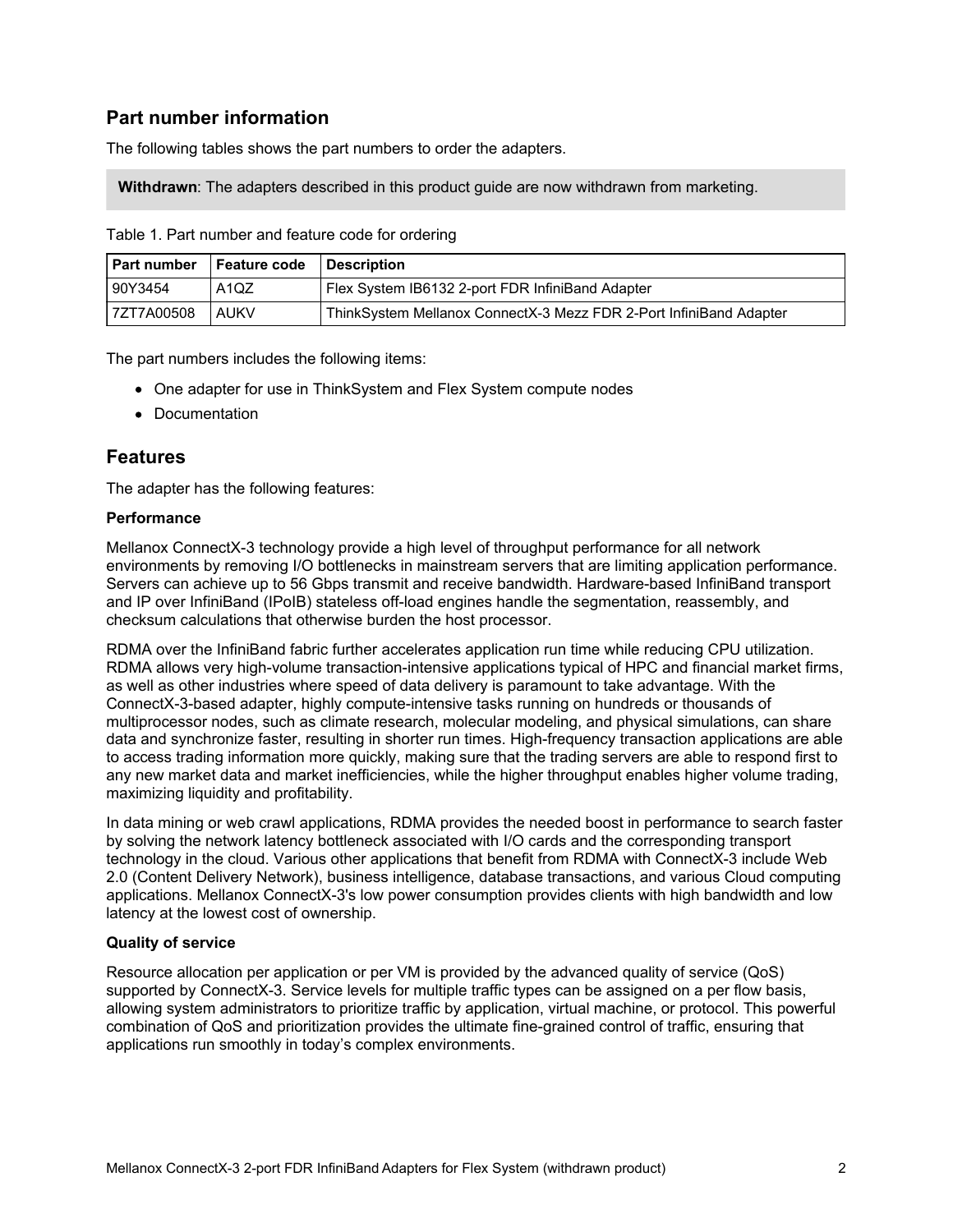# **Specifications**

The adapters have the following specifications:

- Based on Mellanox ConnectX-3 technology
- InfiniBand Architecture Specification v1.2.1 compliant
- Supported InfiniBand speeds (auto-negotiated):
	- 1X/2X/4X Single Data Rate (SDR) (2.5 Gb/s per lane)
	- Double Data Rate (DDR) (5 Gb/s per lane)
	- Quad Data Rate (QDR) (10 Gb/s per lane)
	- FDR10 (40 Gb/s, 10 Gb/s per lane)
	- Fourteen Data Rate (FDR) (56 Gb/s, 14 Gb/s per lane)
- PCI Express 3.0 x8 host-interface up to 8 GT/s bandwidth
- CPU off-load of transport operations
- CORE-Direct application off-load
- GPUDirect application off-load
- End-to-end QoS and congestion control
- Hardware-based I/O virtualization
- Transmission Control Protocol (TCP)/User Datagram Protocol (UDP)/Internet Protocol (IP) stateless off-load
- Ethernet encapsulation (EoIB)
- RoHS-6 compliant
- Power consumption: Typical: 9 W, maximum 11 W

**Note**: To operate at InfiniBand FDR speeds, the Flex System IB6131 InfiniBand Switch requires the FDR Update license, 90Y3462.

### **Supported servers**

The following table lists the ThinkSystem and Flex System compute nodes that support the adapters.

| Part<br>number | <b>Description</b>                                                                 | ସି<br>600<br>$\bar{\mathbf{N}}$<br><b>IQ</b><br>Ŵ<br>57<br>$\overline{18}$<br>x240 | (7162)<br>x240 | $\sqrt{3}$<br>600<br>$\bar{\mathbf{N}}$<br>'N.<br><b>SC</b><br>ш<br>(9532,<br>ន័<br>x240 | $\sqrt{4}$<br>$-2600$<br>LO.<br>ш<br>(9532,<br>ΣМ<br>x240 | 167)<br>ヒ<br>x440 | (7903)<br>$\times$<br>x880/x480/x280 | 96)<br>$\overline{ }$<br>$\overline{c}$<br>X6<br>x280/x480/x880 | (7X16)<br><b>SN550</b> | ົດ<br>᠇<br>$\overline{\mathsf{X}}$<br>850<br>ທ |
|----------------|------------------------------------------------------------------------------------|------------------------------------------------------------------------------------|----------------|------------------------------------------------------------------------------------------|-----------------------------------------------------------|-------------------|--------------------------------------|-----------------------------------------------------------------|------------------------|------------------------------------------------|
| 90Y3454        | Flex System IB6132 2-port FDR Infiniband Adapter                                   | N                                                                                  | Y              | Y                                                                                        | $\checkmark$                                              | N                 | N                                    | Y                                                               | N                      | N                                              |
|                | 7ZT7A00508   ThinkSystem Mellanox ConnectX-3 Mezz FDR 2-Port<br>InfiniBand Adapter | N                                                                                  | N              | N                                                                                        | N                                                         | N                 | N                                    | N                                                               | v                      | $\checkmark$                                   |

Table 2. Support for ThinkSystem and Flex System compute nodes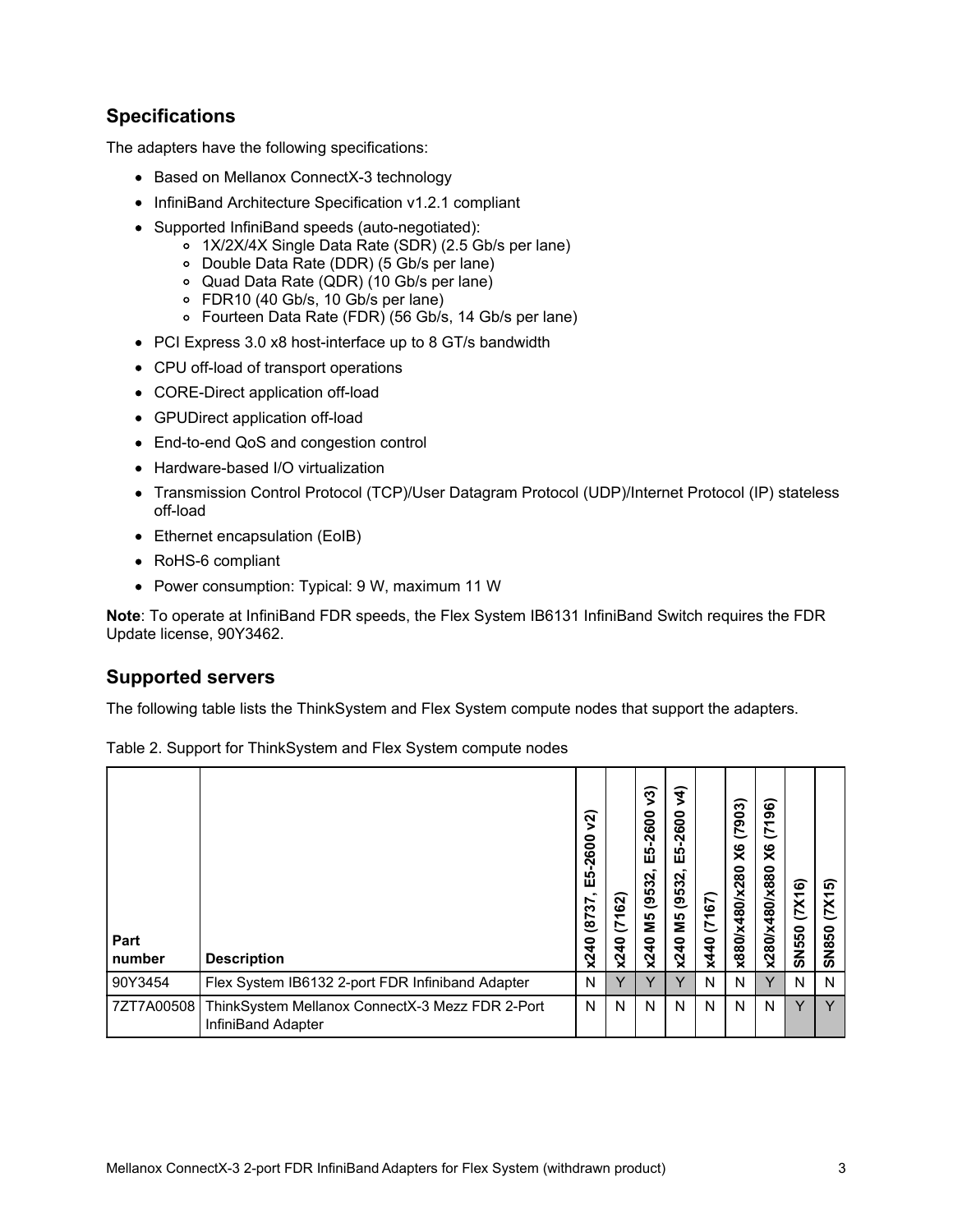# **Supported I/O modules**

The adapters support the I/O module listed in the following table. One or two compatible switches must be installed in the corresponding I/O bays in the chassis. Installing two switches means that both ports of the adapter are enabled. The adapter has a total bandwidth of 56 Gbps. That total bandwidth is shared when two switches are installed. To operate at FDR speeds (56 Gbps), you must also install the FDR Upgrade license, 90Y3462.

Table 3. I/O modules supported with the FDR InfiniBand adapters

| <b>Description</b>                                  | l Part number |
|-----------------------------------------------------|---------------|
| Flex System IB6131 InfiniBand Switch                | 90Y3450       |
| Flex System IB6131 InfiniBand Switch (FDR Upgrade)* | 90Y3462       |

\* This license allows the switch to support FDR speeds.

The following table shows the connections between adapters installed in the compute nodes to the switch bays in the chassis.

Table 4. Adapter to I/O bay correspondence

| I/O adapter slot in the server | <b>Port on the adapter</b> | Corresponding I/O module bay in the chassis |
|--------------------------------|----------------------------|---------------------------------------------|
| Slot 1                         | Port 1                     | Module bay 1                                |
|                                | Port 2                     | Module bay 2                                |
| Slot 2                         | Port 1                     | Module bay 3                                |
|                                | Port 2                     | Module bay 4                                |

The connections between the adapters installed in the compute nodes to the switch bays in the chassis are shown diagrammatically in the following figure.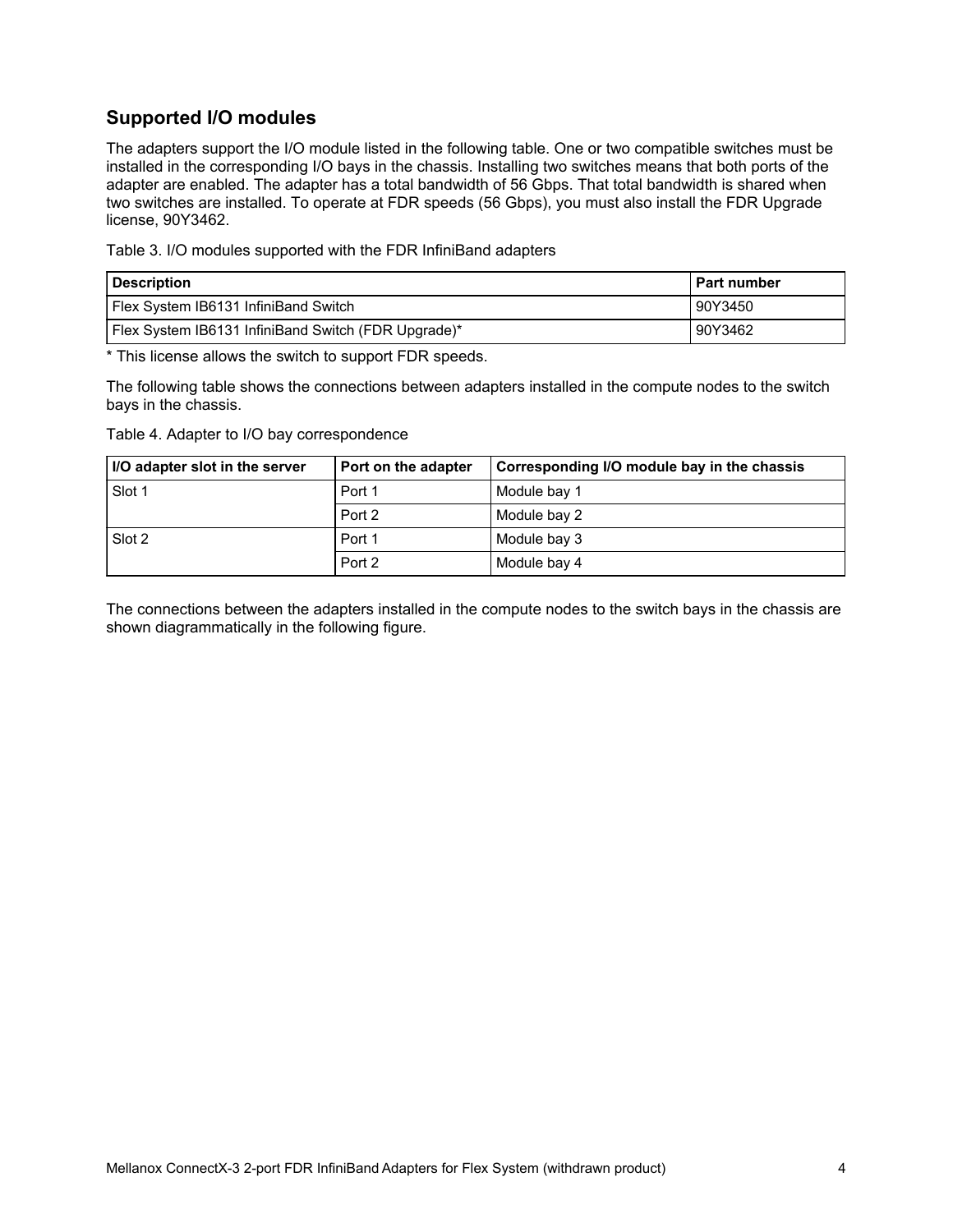

Figure 2. Logical layout of the interconnects between I/O adapters and I/O modules

# **Supported operating systems**

The adapters support the operating systems listed in the following tables.

Table 5. Operating system support for ThinkSystem Mellanox ConnectX-3 Mezz FDR 2-Port InfiniBand Adapter, 7ZT7A00508

| <b>Operating systems</b>              | $\alpha$<br>c<br>$\overline{\mathbf{a}}$<br>ಲ<br><b>SN550</b> | $\mathbf{\tilde{N}}$<br>(Gen<br><b>SN850</b> | $\overline{\phantom{0}}$<br>(Gen<br><b>SN550</b> | (Gen<br><b>SN850</b> |
|---------------------------------------|---------------------------------------------------------------|----------------------------------------------|--------------------------------------------------|----------------------|
| Microsoft Windows Server 2012 R2      | N                                                             | N <sub>1</sub>                               | Y                                                | Y                    |
| Microsoft Windows Server 2016         | Y                                                             | Y                                            | Y                                                |                      |
| Microsoft Windows Server 2019         | Y                                                             | Y                                            | Y                                                | Υ                    |
| Microsoft Windows Server version 1709 | N                                                             | N                                            | Y                                                | Υ                    |
| Microsoft Windows Server version 1803 | N.                                                            | N                                            | Y                                                | N                    |
| Red Hat Enterprise Linux 6.10         | N                                                             | N                                            | Y                                                | Y                    |
| Red Hat Enterprise Linux 6.9          | N                                                             | N                                            | Y                                                | Υ                    |
| Red Hat Enterprise Linux 7.3          | N.                                                            | N                                            | Y                                                | Υ                    |
| Red Hat Enterprise Linux 7.4          | N.                                                            | N <sub>1</sub>                               | Y                                                | Υ                    |
| Red Hat Enterprise Linux 7.5          | N                                                             | N.                                           | Y                                                | Y                    |
| Red Hat Enterprise Linux 7.6          | Y                                                             | Y                                            | Y                                                |                      |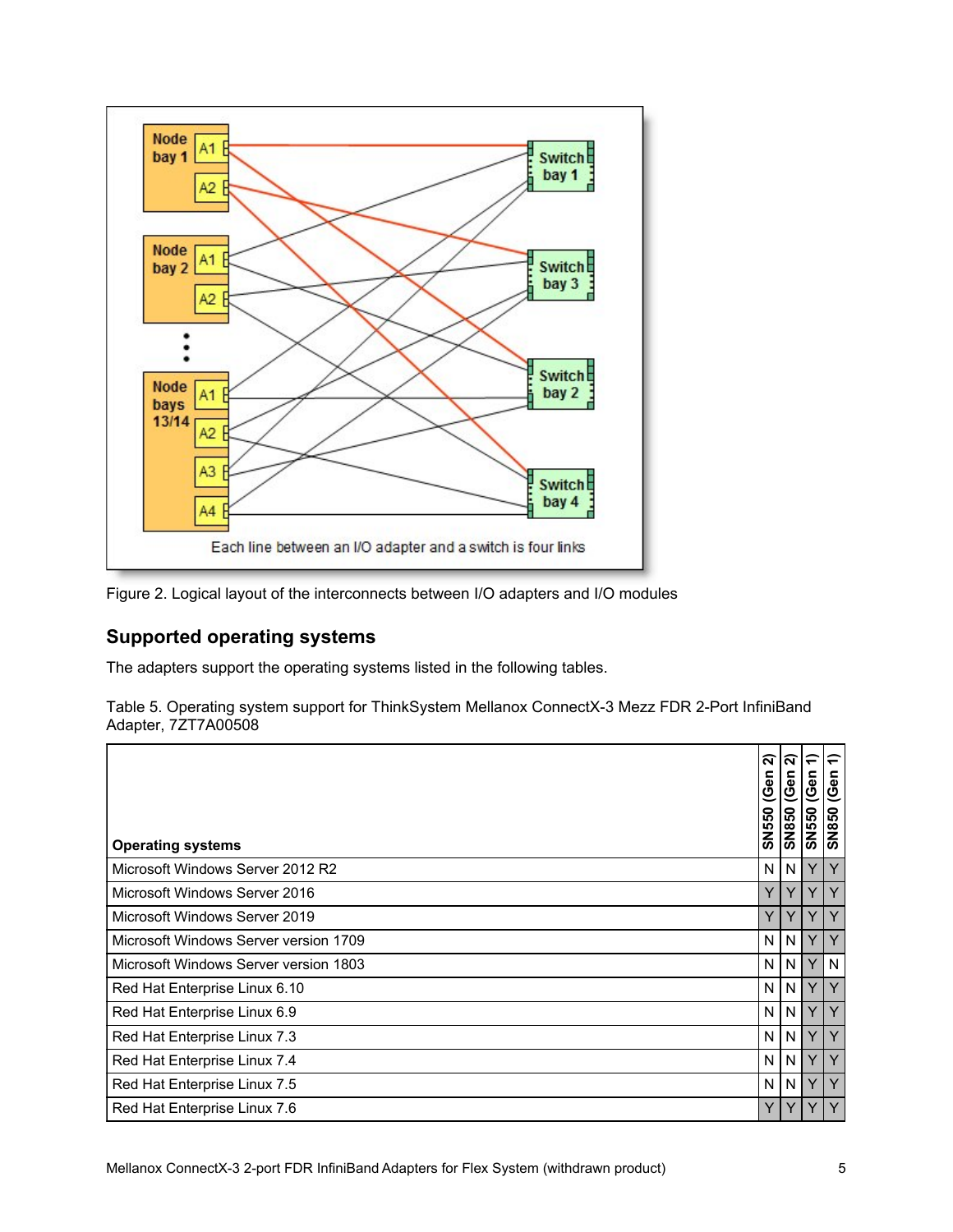| <b>Operating systems</b>                | ส<br>(Gen<br><b>SN550</b> | ส<br>(Gen<br><b>OS8NS</b> | ╤<br>(Gen<br><b>SN550</b> | ↽<br>(Gen<br><b>SN850</b> |
|-----------------------------------------|---------------------------|---------------------------|---------------------------|---------------------------|
| Red Hat Enterprise Linux 7.7            | Y                         | Y                         | Y                         | Y                         |
| Red Hat Enterprise Linux 7.8            | Ÿ                         | Y                         | Ÿ                         | Y                         |
| Red Hat Enterprise Linux 7.9            | Y                         | Υ                         | Υ                         | Y                         |
| Red Hat Enterprise Linux 8.0            | Ÿ                         | Y                         | Y                         | Y                         |
| Red Hat Enterprise Linux 8.1            | Y                         | Y                         | Y                         | Y                         |
| Red Hat Enterprise Linux 8.2            | Y                         | Y                         | Υ                         | Y                         |
| Red Hat Enterprise Linux 8.3            | Y                         | Y                         | Y                         | Y                         |
| Red Hat Enterprise Linux 8.4            | Y                         | Υ                         | Y                         | Y                         |
| Red Hat Enterprise Linux 8.5            | Y                         | Y                         | Y                         | Y                         |
| SUSE Linux Enterprise Server 11 SP4     | N                         | N                         | Y                         | Y                         |
| SUSE Linux Enterprise Server 12 SP2     | N                         | $\mathsf{N}$              | Ý                         | Y                         |
| SUSE Linux Enterprise Server 12 SP3     | N                         | ${\sf N}$                 | Y                         | Y                         |
| SUSE Linux Enterprise Server 12 SP4     | Y                         | Y                         | Y                         | Y                         |
| SUSE Linux Enterprise Server 12 SP5     | Y                         | Y                         | Y                         | Y                         |
| SUSE Linux Enterprise Server 15         | Y                         | Y                         | Y                         | Y                         |
| SUSE Linux Enterprise Server 15 SP1     | Y                         | Y                         | Y                         | Y                         |
| SUSE Linux Enterprise Server 15 SP2     | Υ                         | Υ                         | Υ                         | Y                         |
| SUSE Linux Enterprise Server 15 SP3     | Y                         | Y                         | Y                         | Y                         |
| VMware vSphere Hypervisor (ESXi) 6.0 U3 | N                         | ${\sf N}$                 | Υ                         | Y                         |
| VMware vSphere Hypervisor (ESXi) 6.5    | N                         | $\mathsf{N}$              | N                         | Y                         |
| VMware vSphere Hypervisor (ESXi) 6.5 U1 | N                         | $\mathsf{N}$              | N                         | Y                         |
| VMware vSphere Hypervisor (ESXi) 6.5 U2 | Ÿ                         | Y                         | Y                         | Y                         |
| VMware vSphere Hypervisor (ESXi) 6.5 U3 | Y                         | Y                         | Y                         | Y                         |
| VMware vSphere Hypervisor (ESXi) 6.7    | N                         | N                         | Υ                         | Υ                         |
| VMware vSphere Hypervisor (ESXi) 6.7 U1 | Y                         | $\vee$                    | $\overline{V}$            | $\vee$                    |
| VMware vSphere Hypervisor (ESXi) 6.7 U2 | Y                         | Y                         | Y                         | Y                         |
| VMware vSphere Hypervisor (ESXi) 6.7 U3 | Y                         | Y                         |                           | Y                         |
| VMware vSphere Hypervisor (ESXi) 7.0    | Y                         | Υ                         | Y                         | Y                         |
| VMware vSphere Hypervisor (ESXi) 7.0 U1 | Υ                         | Υ                         | Y                         | Y                         |
| VMware vSphere Hypervisor (ESXi) 7.0 U2 | Y                         | Υ                         | Y                         | Y                         |
| VMware vSphere Hypervisor (ESXi) 7.0 U3 | Υ                         | Y                         | Y                         | Y                         |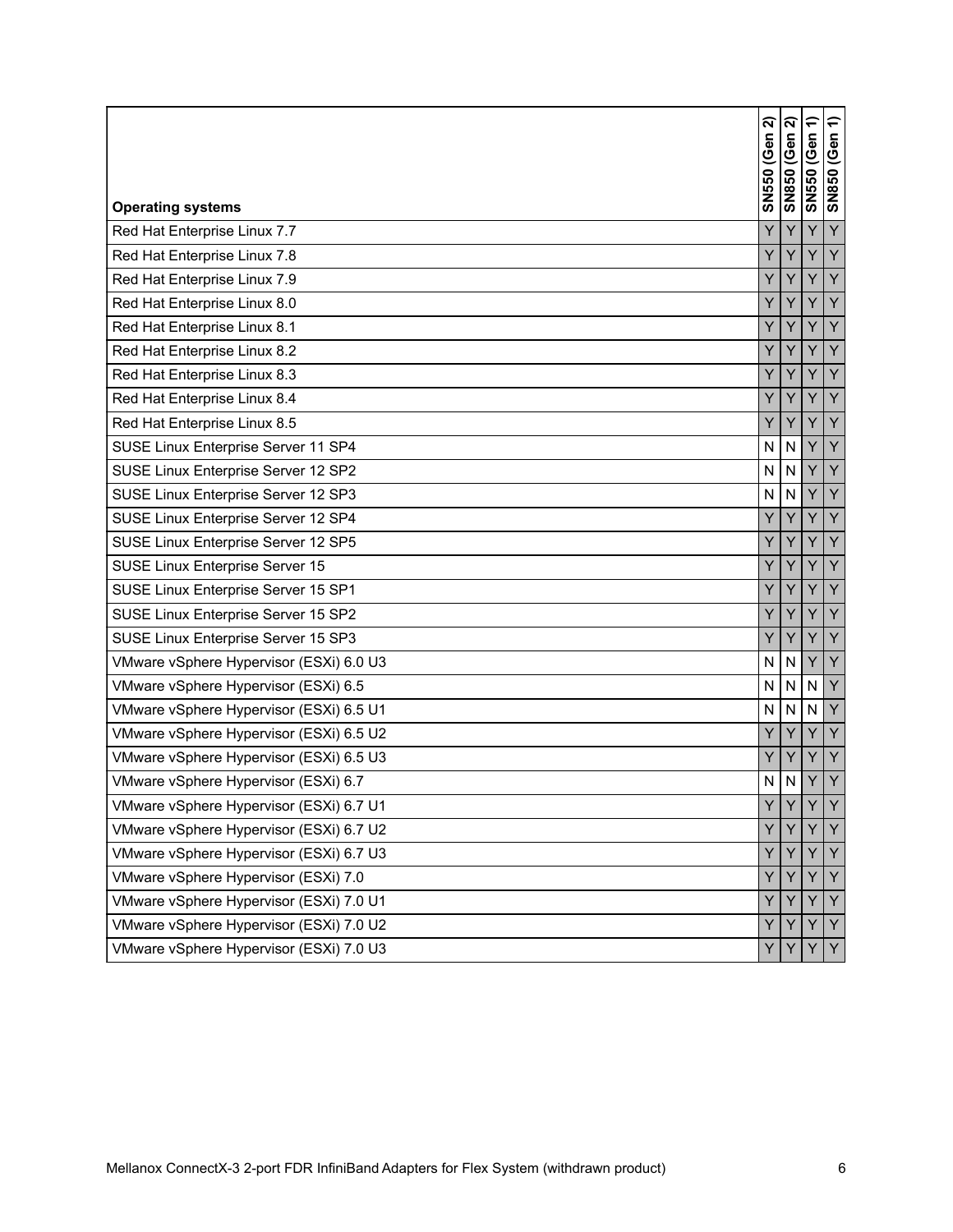| <b>Operating systems</b>                               | (7906)<br>x220 | ୖଽ<br>ഥ<br>ш<br>x240 (8737 | x240 (7162)  | 2<br>E5<br>x240 (8737, | (9532)<br>x240 M5 | (96)<br>Ć<br>X6<br>x280/x480/x880 | (7903)<br>X6<br>x280/x480/x880 | (7917)<br>x440 |
|--------------------------------------------------------|----------------|----------------------------|--------------|------------------------|-------------------|-----------------------------------|--------------------------------|----------------|
| Microsoft Windows Server 2008 R2                       | Y 1            | Y                          | N            | Y <sup>1</sup>         | N                 | $\mathsf{N}$                      | Y                              | Y              |
| Microsoft Windows Server 2008, Datacenter x64 Edition  | Y <sup>1</sup> | N                          | N            | Y <sup>1</sup>         | N                 | $\mathsf{N}$                      | $\mathsf{N}$                   | Y              |
| Microsoft Windows Server 2008, Enterprise x64 Edition  | Y <sup>1</sup> | N                          | N            | Y <sup>1</sup>         | N.                | $\mathsf{N}$                      | $\mathsf{N}$                   | Y              |
| Microsoft Windows Server 2008, Standard x64 Edition    | Y <sup>1</sup> | N                          | N            | Y <sup>1</sup>         | N                 | N                                 | N                              | Y              |
| Microsoft Windows Server 2008, Web x64 Edition         | Y <sup>1</sup> | N                          | N            | Y <sup>1</sup>         | N.                | N                                 | N                              | Y              |
| Microsoft Windows Server 2012                          | Y              | N                          | $\mathsf{N}$ | Y                      | N.                | $\mathsf{N}$                      | $\mathsf{N}$                   | Y              |
| Microsoft Windows Server 2012 R2                       | Y              | Y                          | Y            | Y                      | Y                 | Y                                 | Y                              | Y              |
| Microsoft Windows Server 2016                          | N              | Υ                          | N            | Y                      | Y                 | N                                 | Y                              | $\mathsf{N}$   |
| Microsoft Windows Server 2019                          | N              | N                          | N            | N                      | Y                 | N                                 | $\mathsf{N}$                   | $\mathsf{N}$   |
| Microsoft Windows Server version 1709                  | N              | N                          | N            | N                      | Y                 | Y                                 | N                              | $\mathsf{N}$   |
| Red Hat Enterprise Linux 5 Server with Xen x64 Edition | N              | N                          | N            | Y                      | N                 | N                                 | N                              | N              |
| Red Hat Enterprise Linux 5 Server x64 Edition          | Y 1            | Y                          | N            | Y <sup>1</sup>         | N                 | N                                 | N                              | Y              |
| SUSE Linux Enterprise Server 10 for AMD64/EM64T        | Y 1            | N                          | N            | Y <sup>1</sup>         | N                 | N                                 | N                              | Y              |

Table 6. Operating system support for IBM Flex System IB6132 2-port FDR Infiniband Adapter, 90Y3454

 $1$  81Y8983-7906 limits CX3 adapters to PCIe generation 2 performance.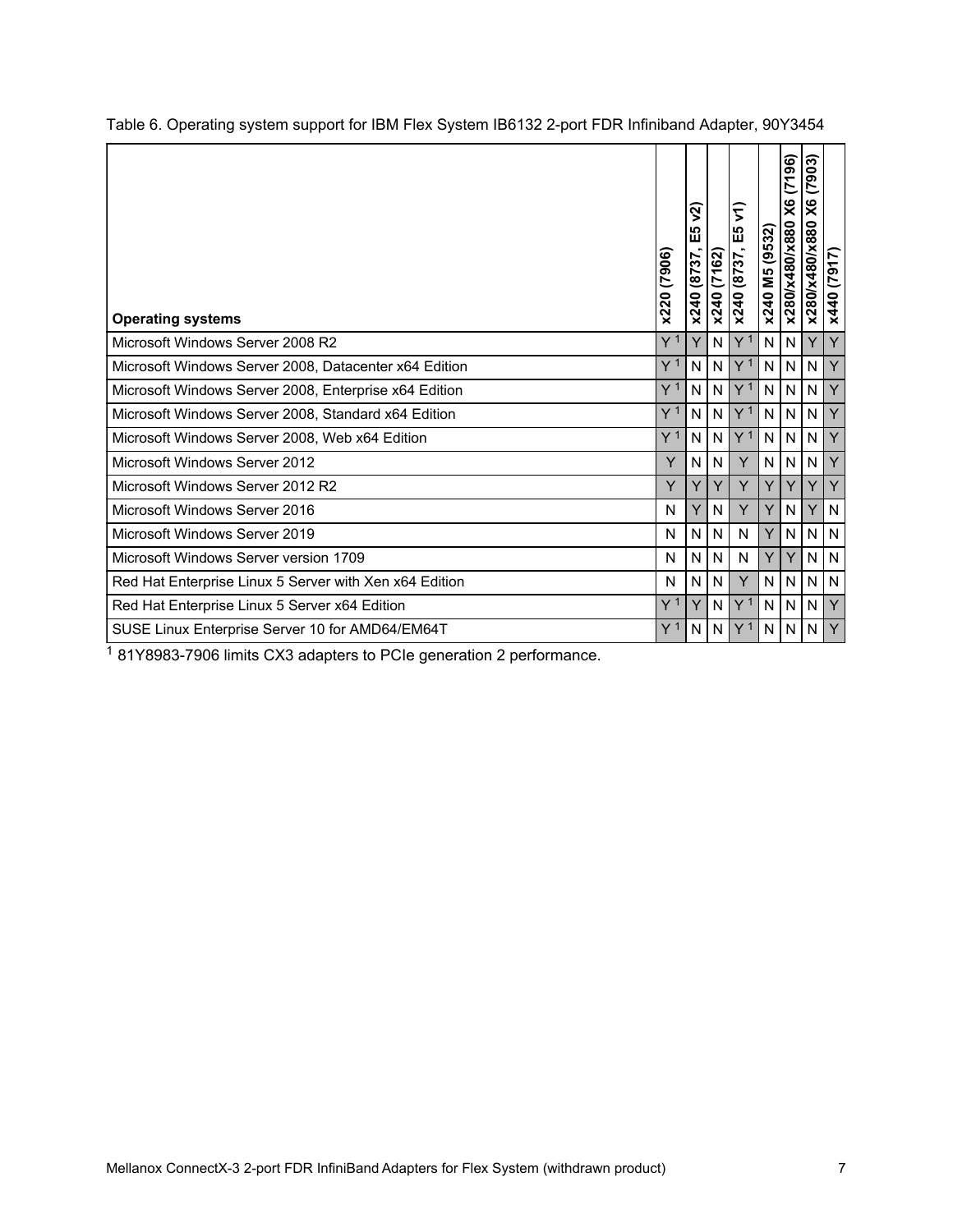### **Regulatory compliance**

The adapters conform to the following standards:

- United States FCC 47 CFR Part 15, Subpart B, ANSI C63.4 (2003), Class A
- United States UL 60950-1, Second Edition
- IEC/EN 60950-1, Second Edition
- FCC Verified to comply with Part 15 of the FCC Rules, Class A
- Canada ICES-003, issue 4, Class A
- UL/IEC 60950-1
- CSA C22.2 No. 60950-1-03
- Japan VCCI, Class A
- Australia/New Zealand AS/NZS CISPR 22:2006, Class A
- IEC 60950-1(CB Certificate and CB Test Report)
- Taiwan BSMI CNS13438, Class A
- Korea KN22, Class A; KN24
- Russia/GOST ME01, IEC-60950-1, GOST R 51318.22-99, GOST R 51318.24-99, GOST R 51317.3.2-2006, GOST R 51317.3.3-99
- IEC 60950-1 (CB Certificate and CB Test Report)
- CE Mark (EN55022 Class A, EN60950-1, EN55024, EN61000-3-2, and EN61000-3-3)
- CISPR 22, Class A

#### **Physical specifications**

The dimensions and weight of the adapter are as follows:

- Width: 100 mm (3.9 inches)
- Depth: 80 mm (3.1 inches)
- Weight: 13 g (0.3 lb)

Shipping dimensions and weight (approximate):

- $\bullet$  Height: 58 mm (2.3 in)
- Width: 229 mm (9.0 in)
- Depth: 208 mm (8.2 in)
- Weight: 0.4 kg (0.89 lb)

### **Related publications**

For more information, see the following resources:

- Flex System Information Center (User's Guides for servers and options) <http://flexsystem.lenovofiles.com/help/index.jsp>
- Flex System Interoperability Guide <http://lenovopress.com/fsig>
- Flex System Products and Technology Guide: <http://lenovopress.com/sg248255>
- ServerProven for Flex System <http://www.lenovo.com/us/en/serverproven/flexsystem.shtml>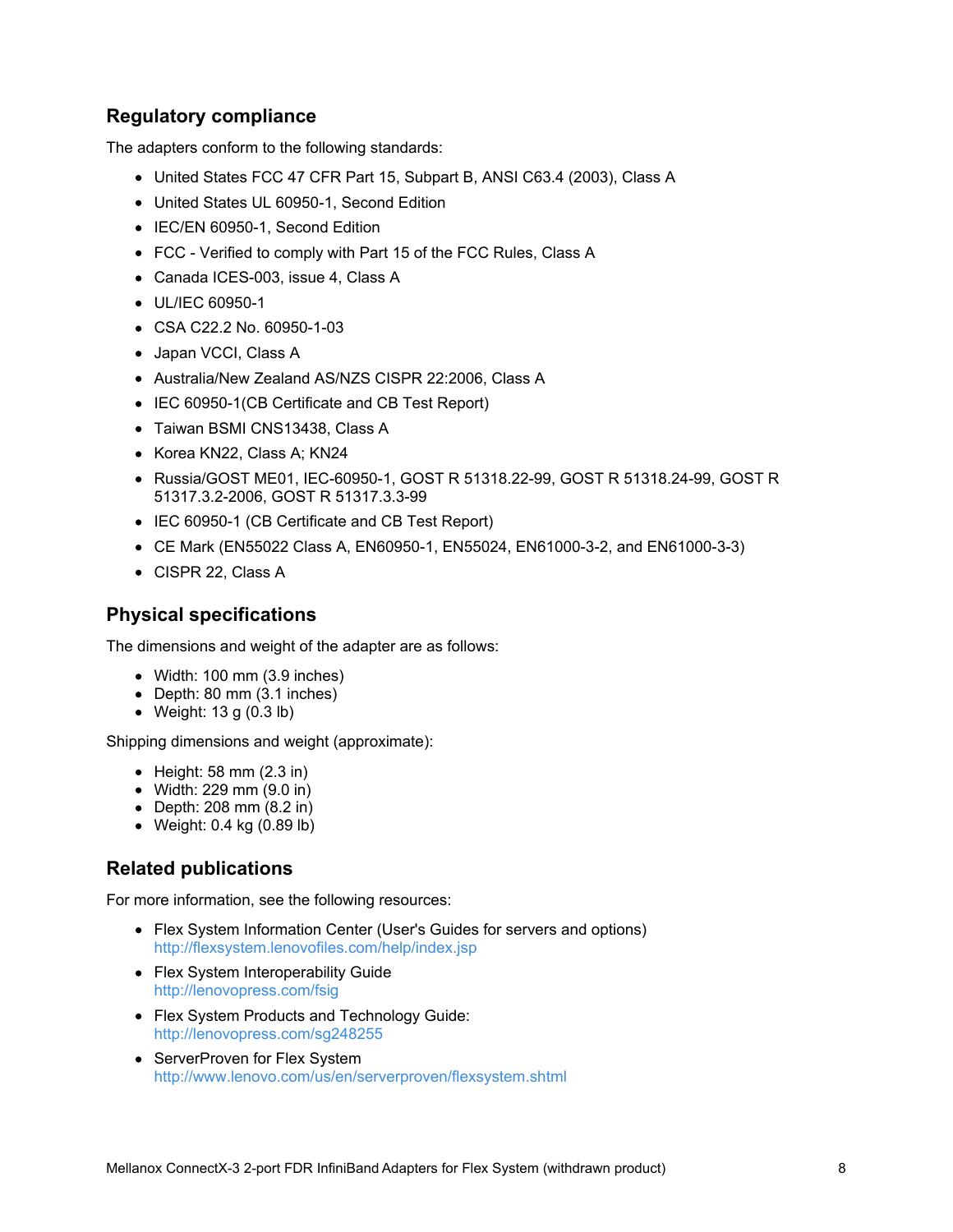# **Related product families**

Product families related to this document are the following:

- InfiniBand Embedded [Connectivity](https://lenovopress.com/networking/embedded/infiniband)
- Blade Network [Adapters](https://lenovopress.com/servers/blades/nic)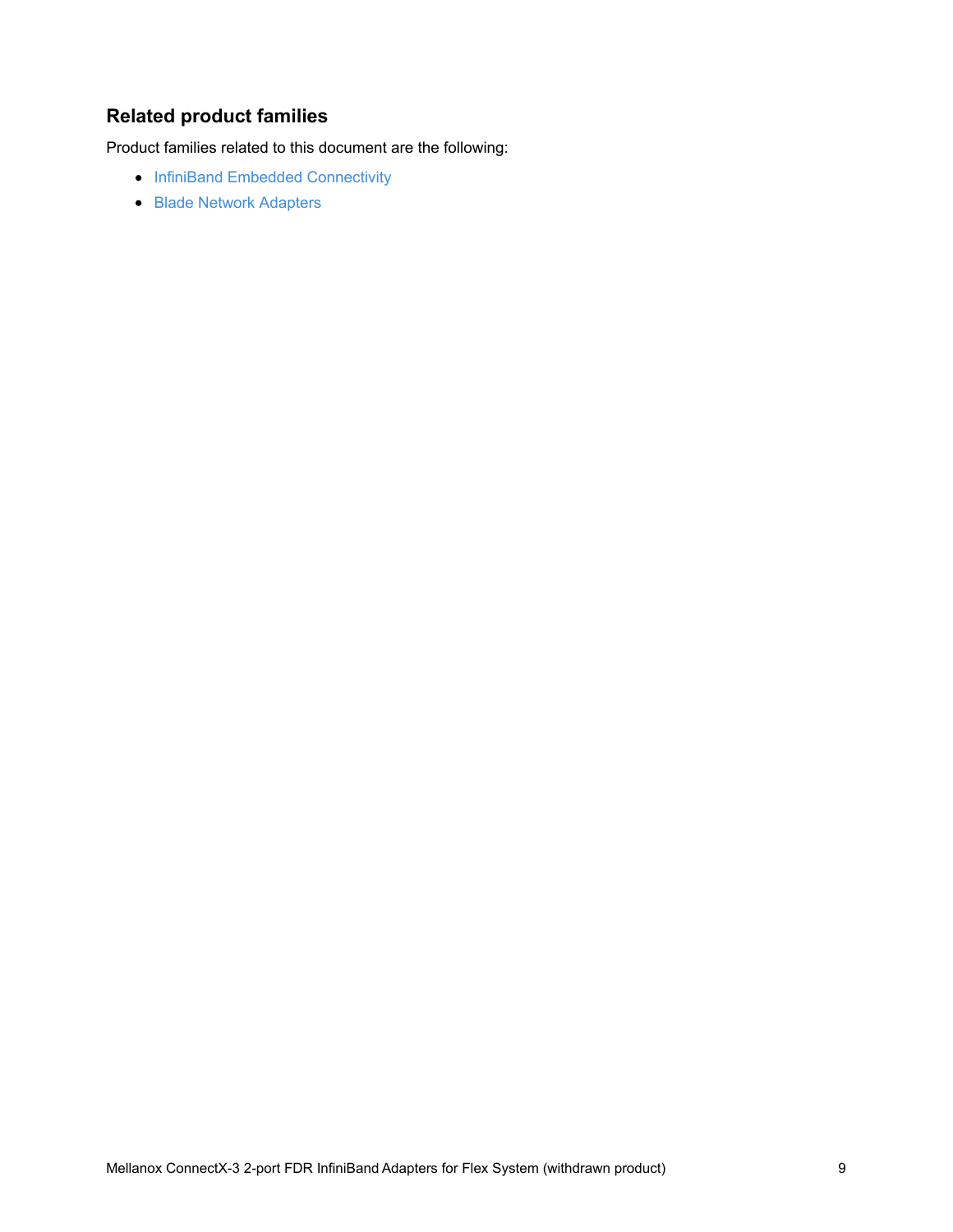#### **Notices**

Lenovo may not offer the products, services, or features discussed in this document in all countries. Consult your local Lenovo representative for information on the products and services currently available in your area. Any reference to a Lenovo product, program, or service is not intended to state or imply that only that Lenovo product, program, or service may be used. Any functionally equivalent product, program, or service that does not infringe any Lenovo intellectual property right may be used instead. However, it is the user's responsibility to evaluate and verify the operation of any other product, program, or service. Lenovo may have patents or pending patent applications covering subject matter described in this document. The furnishing of this document does not give you any license to these patents. You can send license inquiries, in writing, to:

Lenovo (United States), Inc. 8001 Development Drive Morrisville, NC 27560 U.S.A. Attention: Lenovo Director of Licensing

LENOVO PROVIDES THIS PUBLICATION "AS IS" WITHOUT WARRANTY OF ANY KIND, EITHER EXPRESS OR IMPLIED, INCLUDING, BUT NOT LIMITED TO, THE IMPLIED WARRANTIES OF NON-INFRINGEMENT, MERCHANTABILITY OR FITNESS FOR A PARTICULAR PURPOSE. Some jurisdictions do not allow disclaimer of express or implied warranties in certain transactions, therefore, this statement may not apply to you.

This information could include technical inaccuracies or typographical errors. Changes are periodically made to the information herein; these changes will be incorporated in new editions of the publication. Lenovo may make improvements and/or changes in the product(s) and/or the program(s) described in this publication at any time without notice.

The products described in this document are not intended for use in implantation or other life support applications where malfunction may result in injury or death to persons. The information contained in this document does not affect or change Lenovo product specifications or warranties. Nothing in this document shall operate as an express or implied license or indemnity under the intellectual property rights of Lenovo or third parties. All information contained in this document was obtained in specific environments and is presented as an illustration. The result obtained in other operating environments may vary. Lenovo may use or distribute any of the information you supply in any way it believes appropriate without incurring any obligation to you.

Any references in this publication to non-Lenovo Web sites are provided for convenience only and do not in any manner serve as an endorsement of those Web sites. The materials at those Web sites are not part of the materials for this Lenovo product, and use of those Web sites is at your own risk. Any performance data contained herein was determined in a controlled environment. Therefore, the result obtained in other operating environments may vary significantly. Some measurements may have been made on development-level systems and there is no guarantee that these measurements will be the same on generally available systems. Furthermore, some measurements may have been estimated through extrapolation. Actual results may vary. Users of this document should verify the applicable data for their specific environment.

#### **© Copyright Lenovo 2022. All rights reserved.**

This document, TIPS0872, was created or updated on August 18, 2020.

Send us your comments in one of the following ways:

- Use the online Contact us review form found at: <https://lenovopress.com/TIPS0872>
- Send your comments in an e-mail to: [comments@lenovopress.com](mailto:comments@lenovopress.com?subject=Feedback for TIPS0872)

This document is available online at <https://lenovopress.com/TIPS0872>.